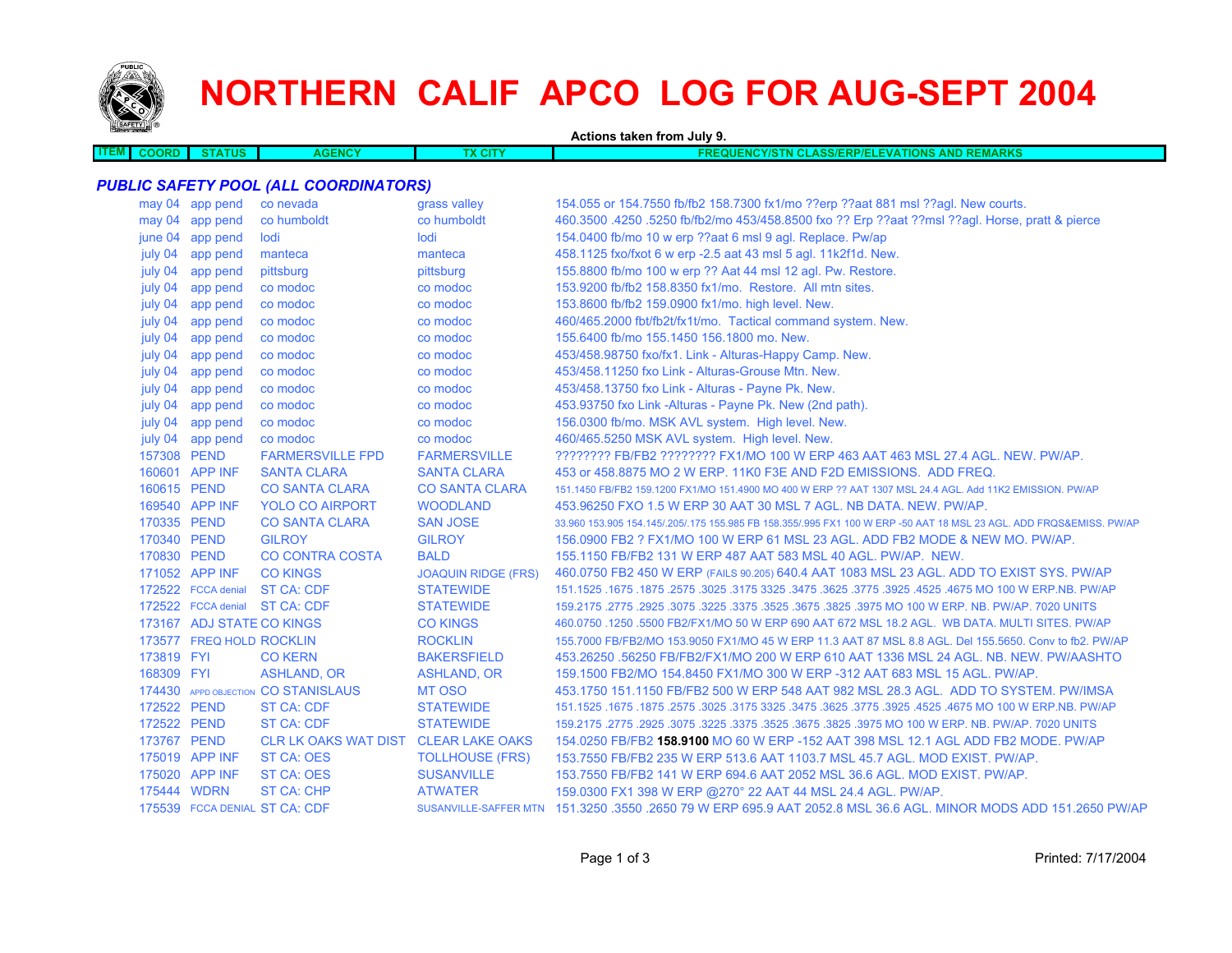|             |                | 175544 FCCA DENIAL ST CA: CDF        |                       | GRENADA (ANTELOPE PK) 151,1900,3250 FB/FB2 80 W ERP 367 AAT 1780 MSL 21.3 AGL, MINOR MODS, PW/AP       |
|-------------|----------------|--------------------------------------|-----------------------|--------------------------------------------------------------------------------------------------------|
|             |                | 174518 OFFICE HOLD JACKSON RANCHERIA | <b>JACKSON</b>        | 451.1750 .2750 452.2500 .4750 .6750 .9750 461.2500 .5750 FB/MO 177 W ERP 163 AAT 486 MSL 27 AGL. PW/AP |
|             |                | 175615 FCCA DENIAL ST CA: CDF        | <b>SUSANVILLE</b>     | 151.2500 .2800 FB 159.3000 .3300 .4050 FX1 238 W ERP -146.3 AAT 1387.4 MSL 24.4 AGL. MINOR MODS. PW/AP |
| 176014 APPD |                | <b>CO PLACER</b>                     | <b>CO PLACER</b>      | 460/465.53750 MO 5 W ERP NB, 2459 & 2474 MO 2 W ERP. Bomb robot, PW/AP                                 |
| 176330 APPD |                | ST CA: OES                           | <b>WOODLAND</b>       | 159.1350 .1950 FX1 100 W ERP 53.9 AAT 21 MSL 54.9 AGL. MINOR MODS. DEL 33.66 .98 PW/AP                 |
| 176331 APPD |                | ST CA: OES                           | <b>STATEWIDE</b>      | 154.9200 155.4750 FB2T 110 W ERP. PW/AP                                                                |
| 176404 PEND |                | <b>CO PLACER</b>                     | LK TAHOE AREA         | 151,0400 151,1150 FB/FB2 155,9100 156,2100 MO 250 W ERP 227 AAT 2283 MSL 27 AGL, YP/AP                 |
| 176409 PEND |                | <b>SANTA ROSA</b>                    | <b>SANTA ROSA</b>     | 460/465,0875 6 W ERP -54.9 AAT 24.9 MSL 7 AGL, NEW, PW/AP, IRRIGATION SYS.                             |
|             | 176415 APP INF | <b>ST CA: CDF</b>                    | PINE GROVE (ZION)     | 151.4300 FB/FB2 135 W ERP 304 AAT                                                                      |
| 176419 APPD |                | ST CA: OES                           |                       | OROVILLE (BLOOMER) 153.7550 FB/FB2 204 W ERP 518.2 AAT 914.4 MSL 54.9 AGL. MINOR MODS. PW/AP           |
| 176421 APPD |                | <b>ST CA: DWR</b>                    |                       | OROVILLE (BLOOMER) 151.2350 FB/FB2 135 W ERP 518.2 AAT 914.4 MSL 54.9 AGL. MINOR MODS. PW/AP           |
| 176423 APPD |                | ST CA: DOJ                           |                       | OROVILLE (BLOOMER) 154.6800 FB/FB2 135 W ERP 518.2 AAT 914.4 MSL 54.9 AGL, MINOR MODS, PW/AP           |
| 176435 APPD |                | <b>RED BLUFF</b>                     | <b>RED BLUFF</b>      | 155,8200 FB/FB2 158,9550 MO 110 W ERP -15.8 AAT 91 MSL ?? AGL. PW/AASHTO                               |
| 176516 PEND |                | <b>ST CA: CDF</b>                    |                       | PINE GROVE (AMA) ZION 151.1900 151.2650 FB/FB2 170 W ERP 304 AAT 902.2 MSL 43.3 AGL. PW/AP             |
| 176522 APPD |                | ST CA: OES                           | <b>OAKLAND</b>        | 153.7550 FB 154.9800 FX1 100 W ERP -2.7 AAT 9.1 MSL 73.8 AGL, MINOR MODS, PW/AP                        |
|             | 176523 APP INF | ST CA: OES                           | <b>VISALIA</b>        | 159.1350 159.1950 FX1 89 W ERP 36.6 AAT 103.6 MSL 30.5 AGL. DEL 33 MHZ. PW/AP.                         |
| 176548 APPD |                | <b>CO SONOMA</b>                     | <b>CO SONOMA</b>      | 155.1000 FB/FB2/FB2T/MO 155.8350 FX1/MO 40 W ERP 428 AAT 732 MSL 74 AGL, PW/AP, RESTORE                |
| 176551 PEND |                | <b>CO SANTA CLARA</b>                | CO SANTA CLARA        | 155,7000 156,2100 FB/FB2 110 W ERP 108 AAT 454 MSL 41.5 AGL, MINOR MODS & ADD NB, PW/AP                |
| 176552 APPD |                | <b>SANGER</b>                        | <b>SANGER</b>         | 154,3400 FB2/MO 155,0550 MO 150,8050 FX1/MO 100 W ERP 22.6 AAT 91.4 MSL 46.0 AGL, PW/IMSA,             |
| 176558 PEND |                | <b>CO SANTA CLARA</b>                | <b>CO SANTA CLARA</b> | 154,2500 FB2 154,1450 MO 158,3550* MO 100 W ERP 108 AAT 454,1 MSL 30.5 AGL. MINOR MODS                 |
| 176568 APPD |                | ST CA: CDF                           | <b>REDDING</b>        | 159.13500 .19500 FX1 63 W ERP 1.8 AAT 153 MSL 21 AGL. MOD EXIST. PW/AP.                                |
| 176570 APPD |                | CO SONOMA                            | CO SONOMA             | 155,2650 FB 155 W ERP 61.3 AAT 1051 MSL 65.5 AGL. RESTORE, PW/AP                                       |
| 176571      | APPD           | ST CA: CDF                           | <b>GRASS VALLEY</b>   | 151,2800 FB 110 W ERP 176 AAT 953.1 MSL 30.5 AGL, CORRECTS FCC ERROR, PW/AP.                           |
| 176550 APPD |                | ST CA: OES                           |                       | PINE GROVE (MT ZION) 153.7550 FB/FB2 148 W ERP 304.2 AAT 902.2 MSL 43.3 AGL. MINOR MOD. PW/AP.         |
|             | 176584 APP INF | ST CA: P&R                           | N COAST HI LEV        | 151.4750 FB/FB2/MO 158.8650 FX1/MO 230 W ERP 741 AAT 48.8 AGL. MINOR MODS, PW/AP                       |
| 176612 APPD |                | <b>CUPERTINO</b>                     | <b>CUPERTINO</b>      | 158,9250 FB/MO 55 W ERP -109 AAT 110 MSL 12 AGL. NEW. PW/IMSA                                          |
|             |                |                                      |                       |                                                                                                        |

#### *470-512 MHz POOL*

nov 02 app pend st ca: oes bay area (coord chnl) ???.???? Fb/fb2/fx1/mo ?? W erp ?? Aat ??msl ??agl. Bay inter-agency intercom.

### *800 MHz PUBLIC SAFETY (GP, YP, GF, YF)*

|             | sept 03 app pend st ca:dmh |                                           | coalinga              | 3 of following: 855,856,857,859,860.4625 GP channels. 112 w erp @ 135°/3° down, 574' msl ? Aat ? Agl |  |  |
|-------------|----------------------------|-------------------------------------------|-----------------------|------------------------------------------------------------------------------------------------------|--|--|
|             |                            | mar 04 app pend co contra costa           | pittsburg             | 868.41250 fb/fb2 170 w erp 133.5 aat 221 msl 10 agl. Adds to existing sys. Gf/ap                     |  |  |
|             |                            | 156156 APP INF CHABOT-LOS POSADAS HAYWARD |                       | 858.96250 FB2/MO 65 W ERP ?? AAT 12.1 MSL 10.5 AGL, NEW GP/AP.                                       |  |  |
|             | 169880 WDRN                | $ST$ NV: DOT                              | <b>OLYMPIC VALLEY</b> | 856.23750 856.96250 857.96250 FB2C 55 W ERP 325 AAT 2499 MSL 18 AGL, YP/AASHTO.                      |  |  |
| 176171 APPD |                            | ST CA: NOT                                | <b>HOUGH MTN</b>      | 859.76250 FB/FB2/FX1 35 W ERP 842 AAT 2204.3 MSL 18.3 AGL, NEW, GP/AP.                               |  |  |
|             |                            | 176408 APP INF ST CA: P&R                 | PINE GROVE (ZION)     | 856.7375 858.7625 FB/FB2/FX1/MO 184 W ERP 282.9 AAT 902 MSL 43.3 AGL, ADD 2N CHNL MINOR MODS, GP/AP  |  |  |
|             |                            |                                           |                       |                                                                                                      |  |  |

# **SHOWING THE AOP >40 KM IN HIGH-BAND OR >32 KM UHF REQUIRES ADDITIONAL JUSTIFICATION.**

## **Fourteen channels have been adopted by the Commission for low power usage.**

**New systems must use 11K25 emission and show class of station used (FB/FB2/FX0/FX1/MO/FBT).**

**They are: 453/458 .0375, .0625, .0875, .1125, .1375, .8875, .9125, .9375, .9625, .9875 MHz and 460/465 .4875, .5125, .5375, .5625 MHz**

**\*\*\* All "pend app" pre-coordinations will expire 90 days after appearing in the LOG \*\*\***

## **ALL ELEVATIONS SHOWN ARE IN METERS.**

**Use of lower case indicates an informal action. Contact appropriate advisor immediately if such action would impact your system.**